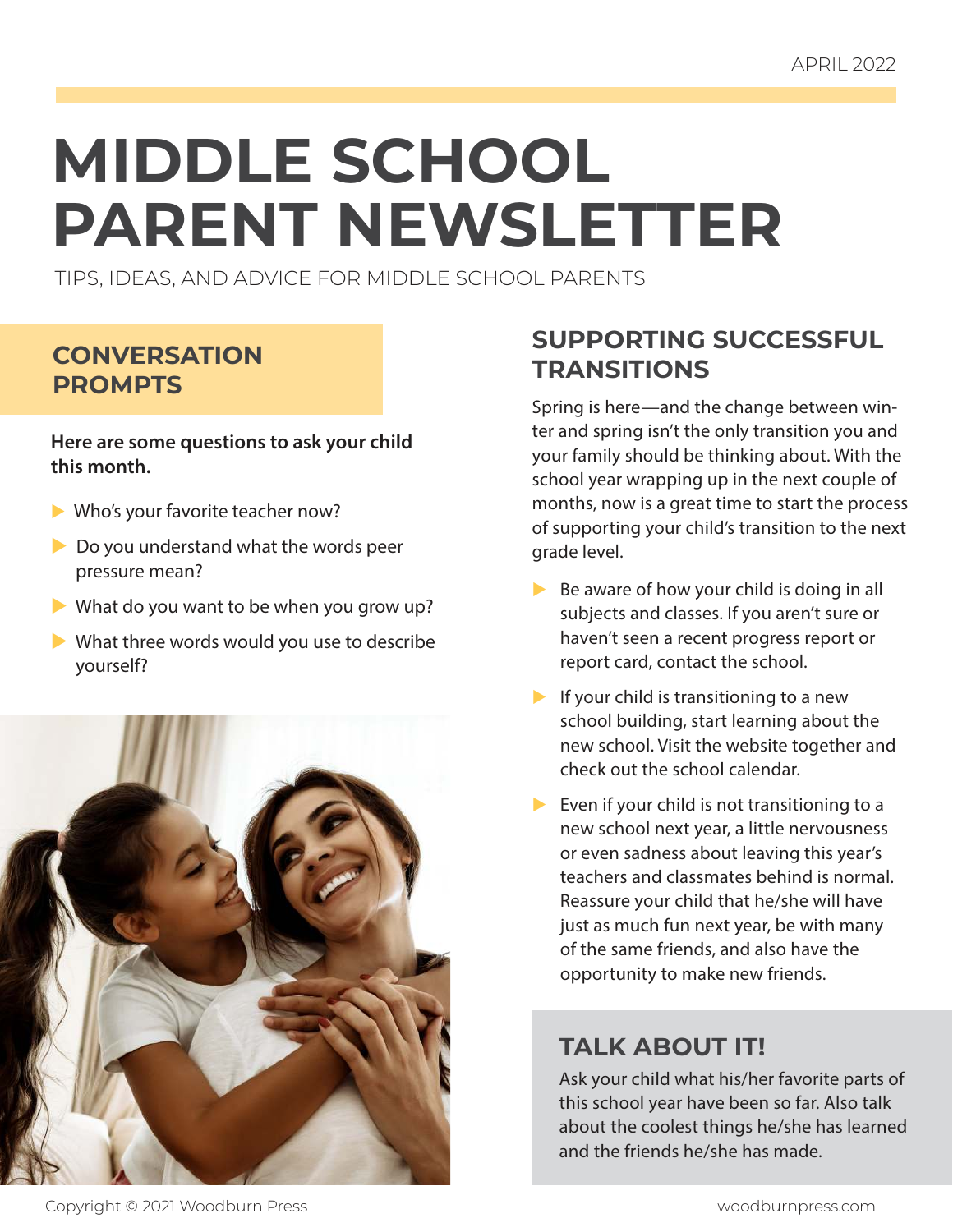#### **SUPPORTING RELUCTANT READERS**

Reading is a critical part of academic success. But not every student is a good reader, or loves to read. If your child isn't an enthusiastic reader, here's how you can help.

- $\triangleright$  Show your child that reading is a way to pursue personal interests. Regularly take your child to the library to help him/her find books on topics that are of interest to him/her.
- $\blacktriangleright$  Have family reading time—20 minutes when everyone in the family reads something of interest: books, magazines, comic books, etc.
- Read a book together. Take turns reading, switching off pages or chapters.

#### **EVERYDAY ACTIVE LEARNING**

Active learning is learning that engages a child in the learning process (e.g., exploring personal interests, problem solving, asking and answering questions).

This month's active learning tip is to explore the outdoors. As the weather warms up, now is a great time to explore the changes in nature that are happening right now.

- $\triangleright$  Go for nature walks and point out the signs of spring you see.
- $\blacktriangleright$  At night, go stargazing and try to find constellations. If you're able, point out planets as well.
- $\blacktriangleright$  Plant something. Go to a garden center or lawn and garden store and let your child choose anything he/she would like to plant. Encourage your child to take care of the plant during this spring and summer.

#### **ENCOURAGE FOCUS**

When your child is working on homework, remove as many distractions as possible. Turn off the TV and make homework time a quiet time in your household.

#### **STAYING ON TRACK WITH HOMEWORK**

This time of year, it's common for many students to start looking ahead to the end of the year, and this often means attention to homework falls by the wayside.

- $\blacktriangleright$  Pay particular attention to ensure that your child doesn't rush through homework, and that his/her homework is always completed throughly.
- $\blacktriangleright$  Keep checking to make sure all homework gets done properly and on time. All homework (even the work late in the year) is important.

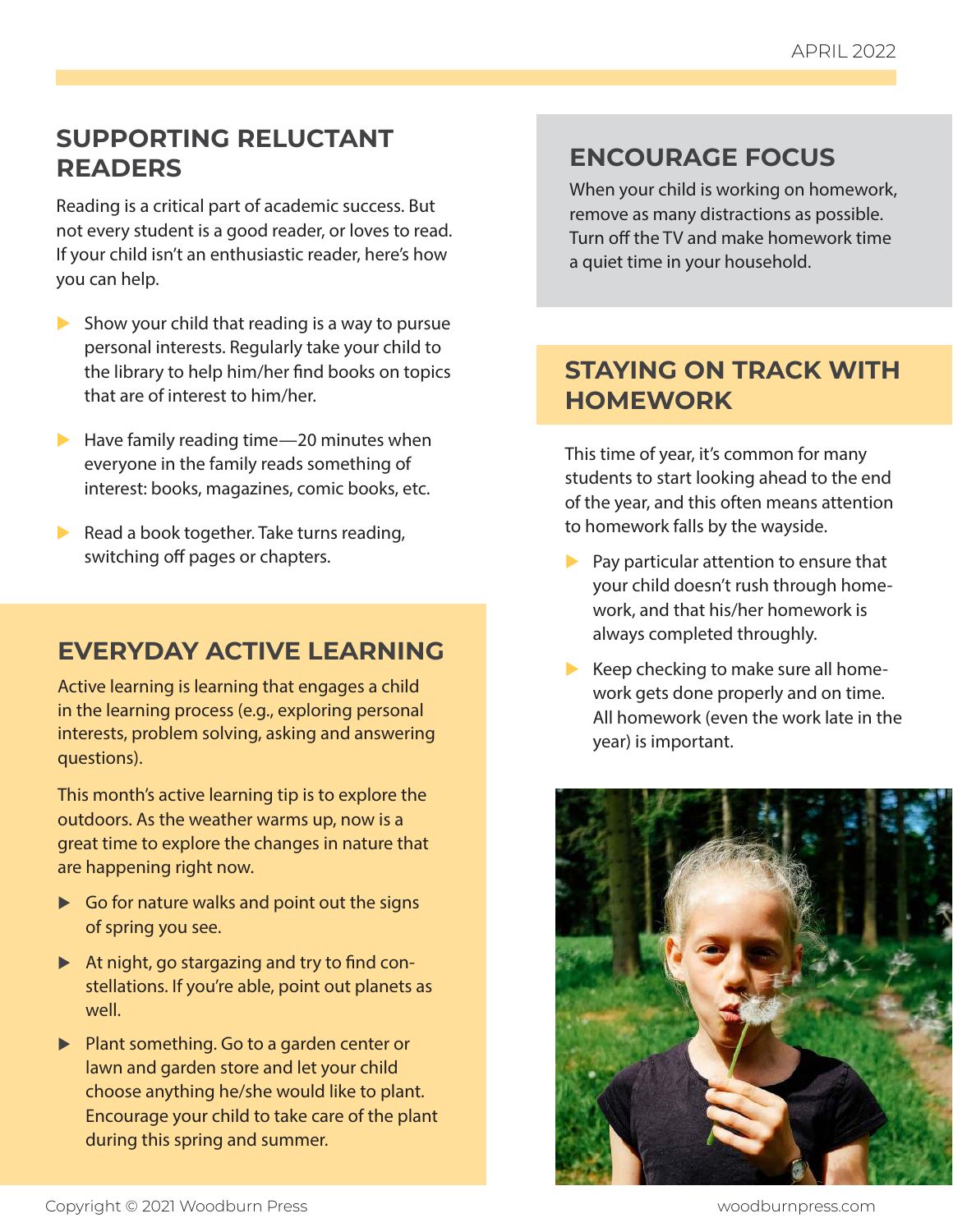## **HANDLING HURT FEELINGS**

Peer relationships can sometimes be difficult for middle school children. Friendships and peer alliances often change as a result of varying maturity levels and changing interests. Shifting relationships, or the end of friendships, can be hurtful, especially for the child who didn't initiate the change.

Here's how you can help your child deal with hurt feelings.

- $\blacktriangleright$  Encourage your child to talk about what has happened, and about how he/she is feeling. Listen, provide support, and acknowledge that your child's feelings are valid.
- $\blacktriangleright$  Help your child deal with his/her feelings and keep things in perspective. For instance, if your child says he/she feels bad because a friend didn't want to be his/her partner for a class assignment, you might talk about the things you see that make your child fun and likable. You might also assure your child that things will likely be better tomorrow.
- $\blacktriangleright$  Remind your child how special you think he/she is, and let your child know that you will always be there for support.
- $\blacktriangleright$  Children with a good self-image are less affected by social ups and downs. Help your child develop his/her talents and interests, and look for ways to build your child's selfesteem and confidence.



## **TALK ABOUT PEER PRESSURE**

Middle schoolers often strive for independence from their parents, while seeking group acceptance from their peers.

Peer relationships are often very important to middle school students, and your child might begin feeling the pressure to fit in. At some point, your child may be tempted to do something he/she knows isn't right (e.g., be mean to another student, do something he/she isn't allowed to do, or even participate in a risky behavior).

- $\blacktriangleright$  Talk about peer pressure, and encourage your child to listen to that inner voice that tells him/her what's right and wrong.
- **Practice with your child various ways to say "no"** to something he/she doesn't want to do. Remind your child that he/she always has a choice, and that he/she never has to change to be liked.

# **MONTHLY CHALLENGE**

#### **Teach social skills**

**Talk about the proper way to address adults, and encourage your child to look people in the eye when speaking to them.**

*"We cannot always build the future for our youth, but we can build our youth for the future." Franklin D. Roosevelt*